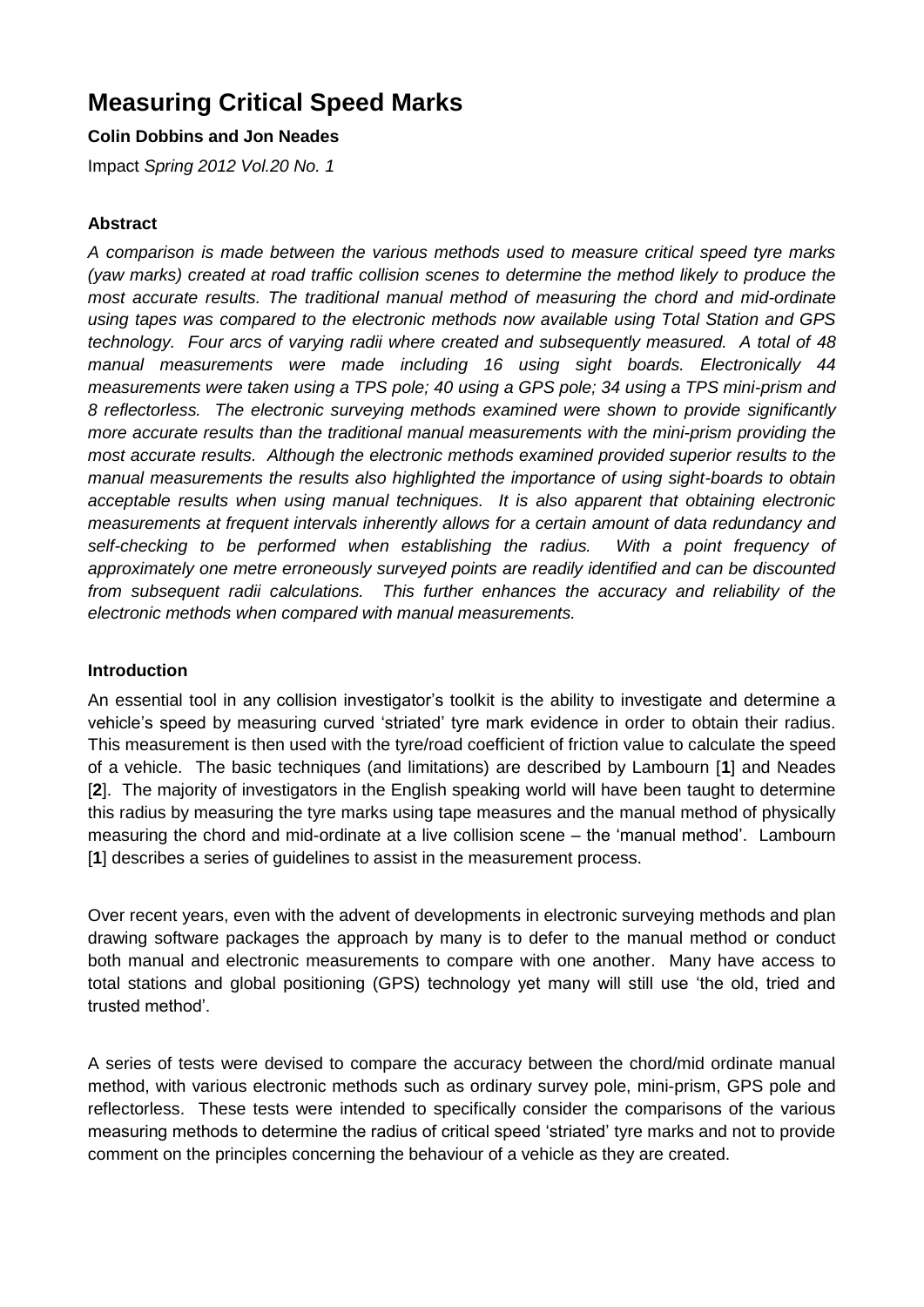#### **Methodology**

A Leica TCRP1205 total station was used to set out a series of 4 arcs of approximately 20m in length using 15 - 20 individual points. These arcs were marked individually on a smooth level concrete surface of a disused airfield using permanent white spray paint and black marker pen to ensure a defined and clear edge for reference. Figure 1 shows the survey points being set out for one of the arcs. A continuous line was similarly marked near the centre of each arc to allow for the mid ordinate measurements to be taken. The radius of each mark was chosen at random to represent a wide range of measurements and to provide a more realistic assessment. The actual radii were: #1 - 35.85m; #2 - 58.2m; #3 - 76.66m and #4 - 141.8m. A considerable amount of care was taken to ensure the arcs were drawn as accurately as possible.



#### **Figure 1. Photograph showing the layout of the arc**

Members from many of the collision investigation units in the North West police region of the UK and Mr Christopher Gibbons representing Leica Geosystems were invited to attend. Prior to the testing none of the participants knew the radii of the arcs. Their brief was to measure the marks 'as they would normally do' at a live collision scene to determine the radii for use in a critical speed calculation. Over the course of the tests the weather was predominantly warm and dry with sunny intervals. There was a prevailing light wind which did create some issues when setting out the tape measures, otherwise the conditions were favourable.

#### **Chord/Mid Ordinate Manual Method**

Individual teams measured each mark twice using a chord length in excess of 15m and a chord length below 10m. This was in order to compare the levels of accuracy obtained between both. The latter was expected to produce results that were less accurate. In the text that follows the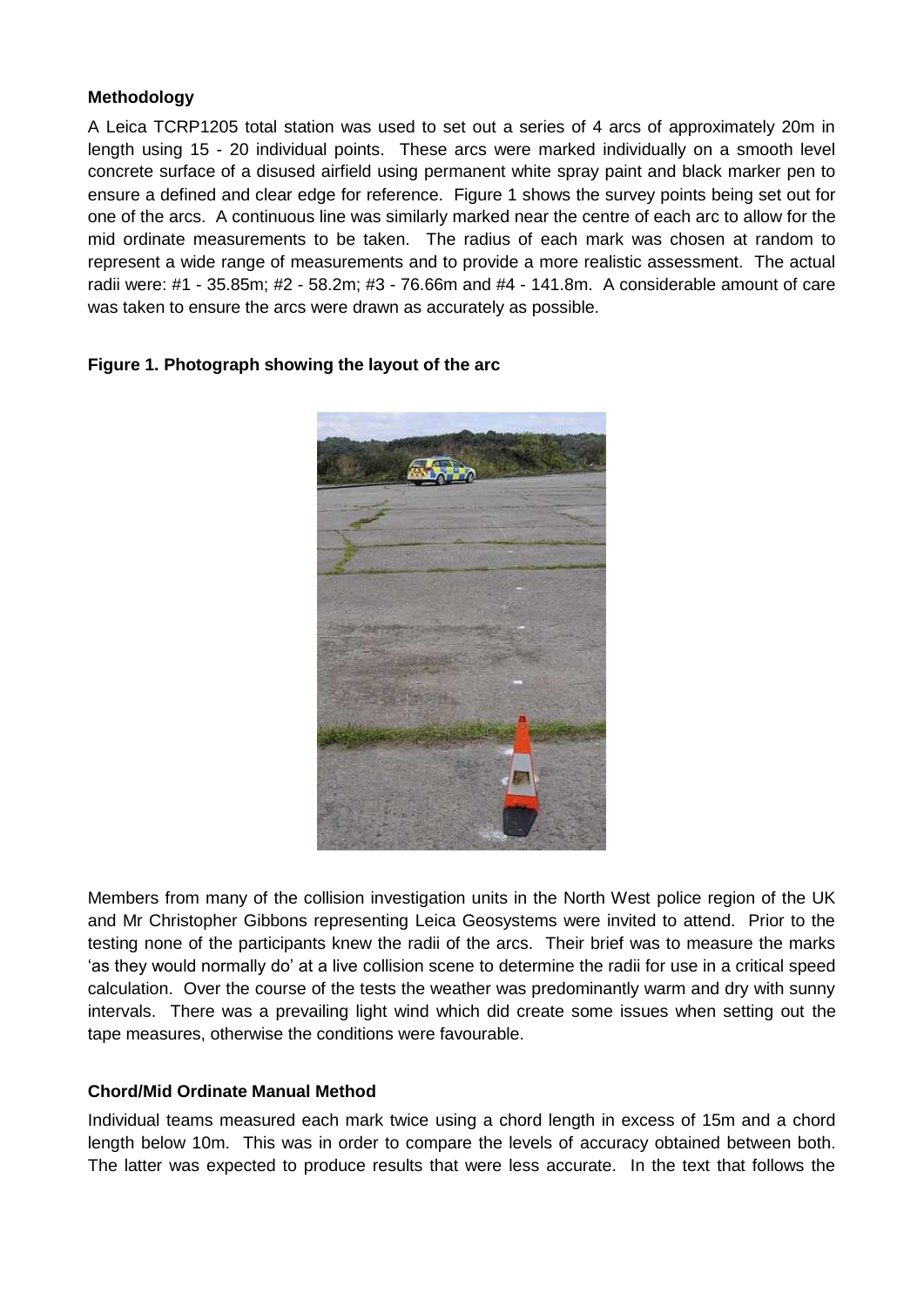term +15m is used to denote results where the chord length greater than 15 metres and -10m is used to denote chord lengths of less than 10m.

In total 24 measurements were recorded for each chord length of +15m and -10m. Sightboards were used for 16 of the test measurements. Fibre tapes (30m long) were used for the chord measurements with shorter metal tapes being used for the mid-ordinate measurements. Without exception all the measurements were recorded using as much care as possible. All personnel were conscious that the accuracy of the mid-ordinate measurement was crucial to the final accuracy of the radii obtained. It was also evident that all those taking part were working in a sterile environment with none of the pressures associated with working at some live scenes.

The following formula was used to calculate the radius for each set of measurements

$$
r = \frac{C^2}{8m} + \frac{m}{2}
$$

where *r* is the radius, *C* is the chord and *m* is the mid-ordinate.

#### **TPS/GPS Method**

The equipment of three manufacturers were used in these tests, those manufactured by Trimble, Leica Geosystems and Topcon. The Trimble equipment consisted of the TPS S6 and the GPS R8. The Leica Geosystems' equipment consisted of the TPS TCRP1205 and the GPS GS15. The Topcon equipment consisted of the TPS GPT9003A and GPS GR3.

All equipment was calibrated and in everyday use with each respective unit. In practice there was no significant difference with the equipment in the operation or methods used to accurately record the measurements required. Four basic methods were used to survey the marks electronically, a standard TPS pole with a 360˚ prism set at a height of 1.8m to 2m; a standard GPS receiver pole at 1.8m in height, a 0.1m mini prism and a series of reflectorless measurements.

**Figure 2. Photograph of the measurements being recorded.** 

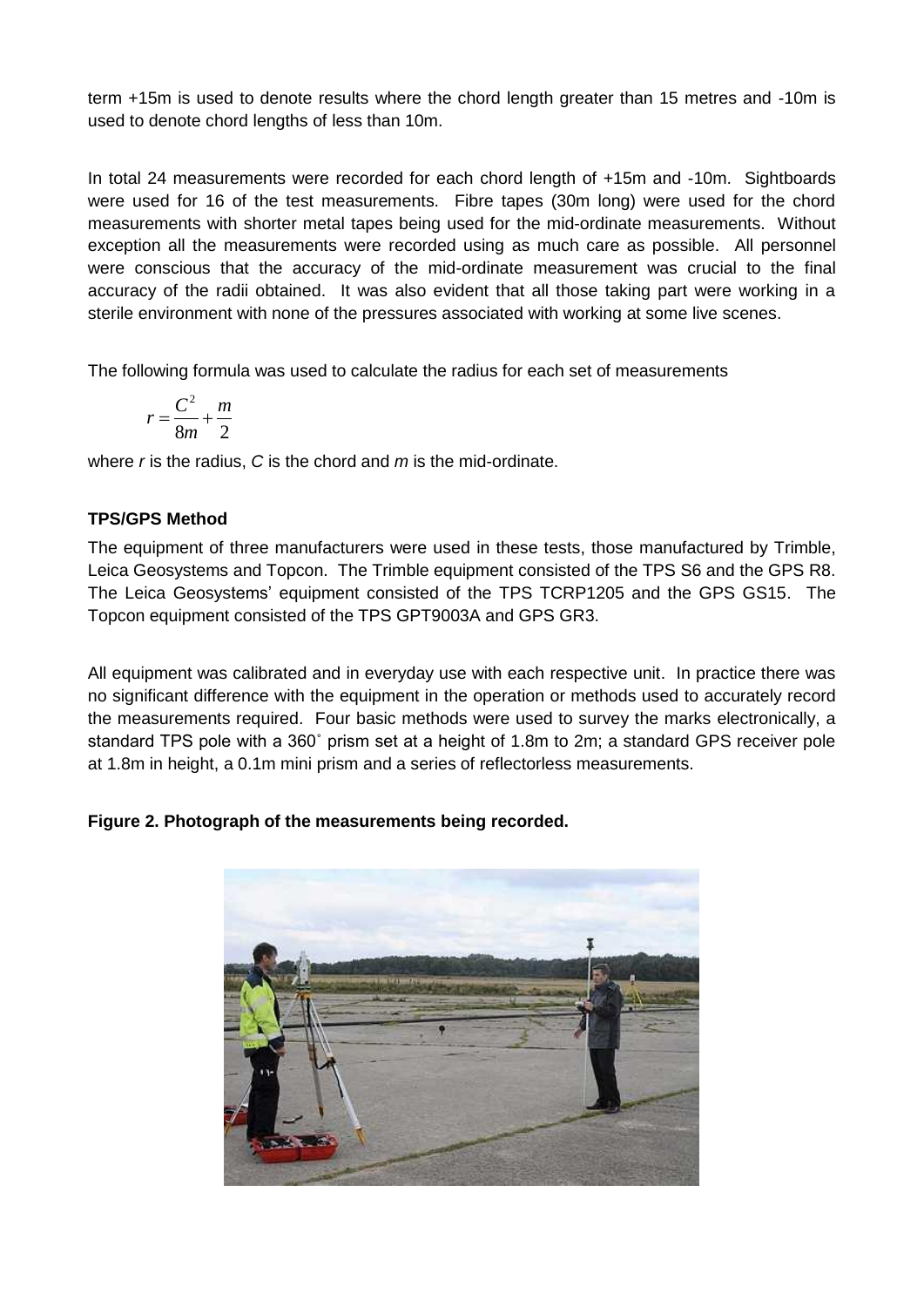Each team was then asked interrogate the raw data that had been logged to determine the radius of each mark surveyed using their normal commercially available plan drawing software. Software used included, LSS by McCarthy Taylor; Terramodel and Geosite 5.1 Professional by Trimble; SurveyMaster by Topcon and Fastcad 32 by Evolution Computing. The radius for each mark was calculated within each of these programs by generating arcs of best fit using three known points of those surveyed. This is a function common to most surveying/plan drawing software packages.

To calculate the radius from three points on an arc the software uses the fact that the bisector of any chord passes through the centre of the circle. Using three points lying on the circumference of a circle, two chords are defined and the centre of the circle *O* can be found as the intersection of the two bisectors. This is illustrated in Figure 3 below. An explanation of one of the methods used to determine the coordinates of the centre and radius of the circle is given in Appendix A.





In relation to these tests, it was appreciated that the radius for each mark would be constant, unlike a real world critical speed mark that would invariably alter along its length as the speed of the vehicle changes. This was not a concern as the objective of the testing was to compare the electronic methods to the manual measurements taken. By recording each surveyed point with a minimum interval in the region of 1m, sufficient data was recorded to be able to accurately determine the radii of the test marks or indeed any real world marks.

#### **Results**

A summary of the results are shown in Table 1 with graphs showing the full results provided in Appendix B. The raw data is provided in Appendix C for further analysis if required. In Table 1 the maximum and mean percentage differences are displayed for each method used together with the actual radii and the total number of recordings made for that method.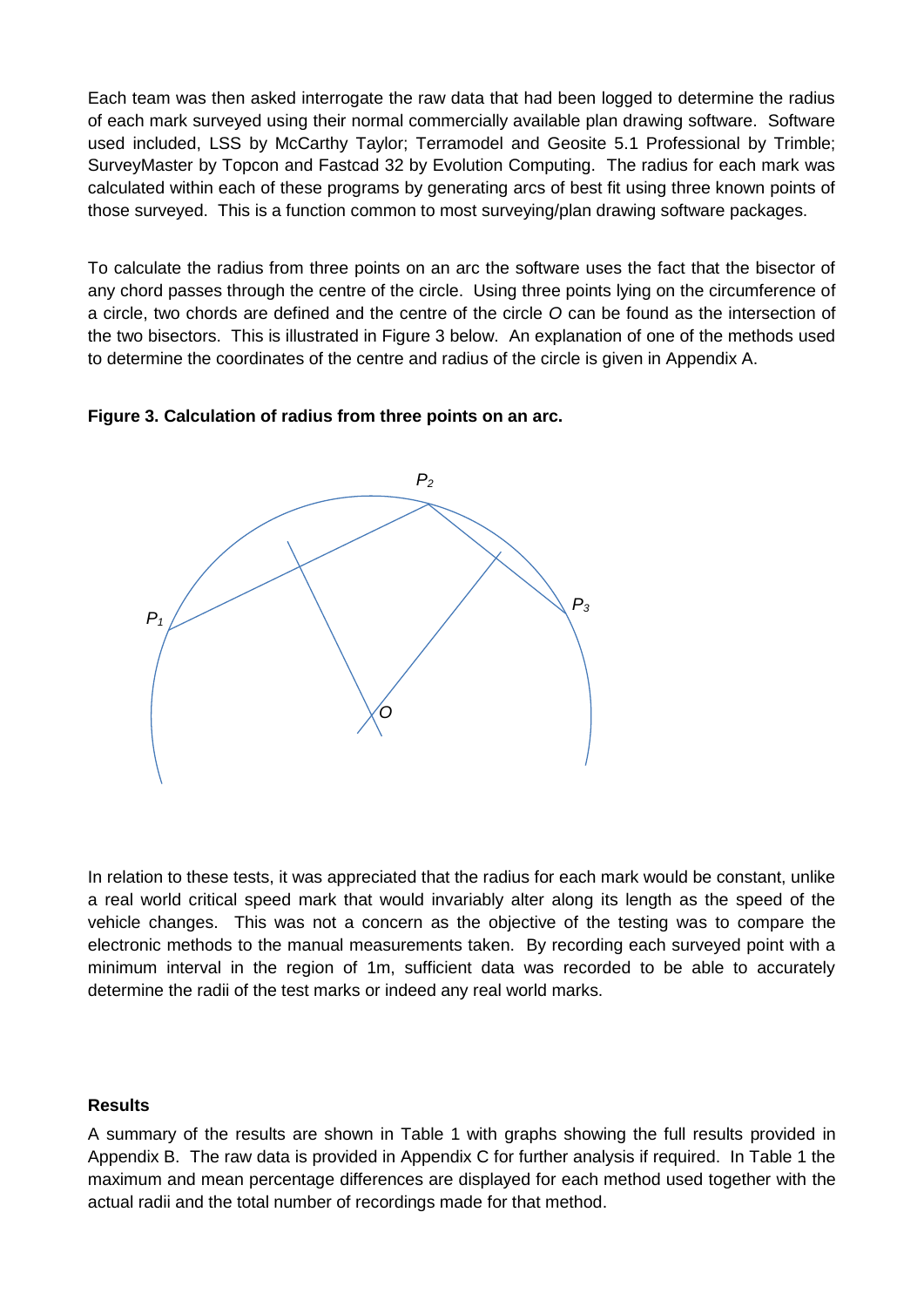|                                                       | <b>Total</b><br><b>Measurements</b> | Maximum %<br><b>Difference</b> | Mean %<br><b>Difference</b> | % Standard<br><b>Deviation</b> |
|-------------------------------------------------------|-------------------------------------|--------------------------------|-----------------------------|--------------------------------|
| <b>Manual-10m</b><br>Overall                          | 24                                  | $+33.65$                       | $-0.12$                     | 8.31                           |
| <b>Manual -10m</b><br><b>Sightboards</b>              | 8                                   | $-9.74$<br>$-1.06$             |                             | 2.59                           |
| <b>Manual -10m</b><br><b>No</b><br><b>Sightboards</b> | 16                                  | $+33.65$                       | $+1.12$                     | 9.69                           |
| Manual +15m<br>Overall                                | 24                                  | $+18.8$                        | $+1.60$                     | 4.51                           |
| Manual +15m<br><b>Sightboards</b>                     | 8                                   | 3.71                           | $+0.62$                     | 1.57                           |
| Manual +15m<br><b>No</b><br><b>Sightboards</b>        | 16                                  | $+18.8$                        | $+2.10$                     | 5.31                           |
| <b>GPS Pole</b>                                       | 40                                  | $+3.4$                         | $+0.17$                     | 1.14                           |
| <b>TPS Pole</b>                                       | 44                                  | $+2.74$                        | $+0.15$                     | 0.78                           |
| <b>TPS Mini</b>                                       | 34                                  | $+1.34$                        | $+0.13$                     | 0.38                           |
| <b>Reflectorless</b>                                  | 8                                   | $+0.56$                        | $+0.23$<br>0.08             |                                |

**Table 1: Summary of results**

The most obvious result from these tests is that the electronic methods of measuring are significantly more accurate than manual measurements using a chord and mid-ordinate. The largest individual errors and the largest mean errors both occurred with the manual measurements with the measurements of the larger radii being more prone to error than the smaller radii. This loss of accuracy with the larger manual radii calculation would appear to be due to the difficulty in measuring small mid-ordinate measurements. Considering the manual methods in isolation, the benefit of using sightboards also became apparent. There was an appreciable increase in accuracy when they were used. The largest percentage errors occurred mainly when they were not used and the spread of the results was also more variable as shown by the large standard deviations in the percentage differences.

Of the electronic methods, the most accurate method would appear to be the reflectorless measurements followed closely by the mini-prism measurements. It is emphasised however that only two measurements were taken of each of the marks using the reflectorless system. More importantly, in these tests the marks were of white paint which forms an ideal reflective surface. In reality, striated tyre marks are not anything like as reflective so this level of accuracy is unlikely to be maintained in real-world scenarios. In practice therefore the mini-prism is likely to provide the most accurate method followed by the ordinary detail pole and then GPS.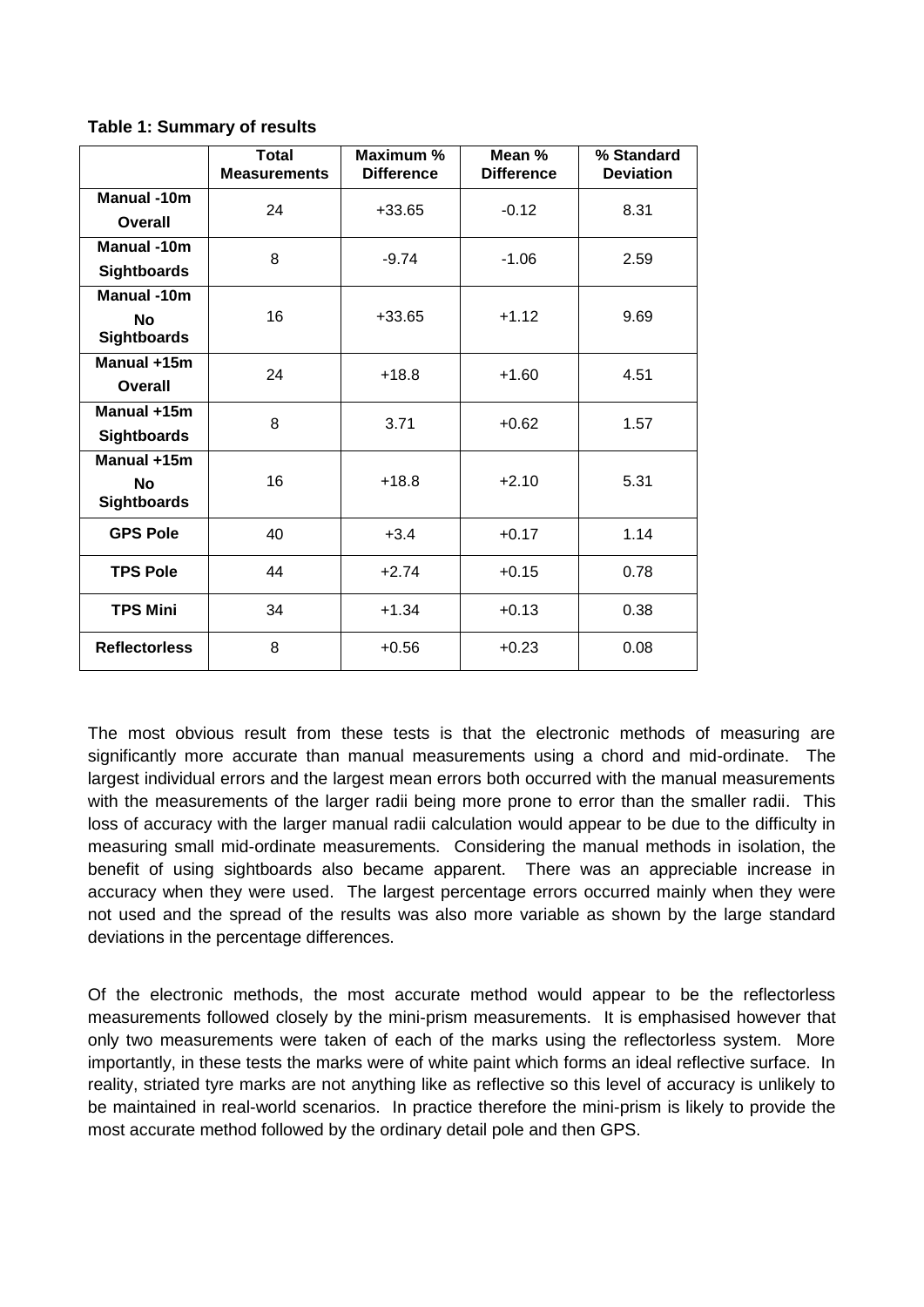#### **Discussion**

The radii measurement is obtained to calculate the speed of a vehicle whilst in a critical speed state, using the formula

$$
V = \sqrt{\mu gr}
$$

where V is the speed of the vehicle,  $\mu$  is the coefficient of friction and g is the acceleration due to gravity. Since the speed of the vehicle is a function of the square root of the radius a significant difference in the calculated speed is only possible with relatively large differences in the radius. For example a 10% increase in the radius will increase the calculated speed by just under 5% It follows that minor differences in the calculated radius will not produce large changes in the final calculated speed.

In these tests the largest percentage differences obtained were recorded measuring the largest arc with a radius of 141.8m as might be expected since in these tests the mid-ordinate length is minimised so that any errors in this measurement are critical. With a chord of 10m the midordinate measurement was less than 9 cm and in this case the largest result was 189.52m (+33.65%). Using a chord of 15m the mid-ordinate measurement is around 20 cm and in this case the largest result was 168.46m (+18.8%). Note that sightboards were not used for either of these results.

Using the previous calculation with theoretical coefficient of friction of 0.7g would indicate a calculated vehicle speed of 69.8mph  $(\pm 10\%)$ . If the incorrect radius calculated as above was used this would change the calculated speed of the vehicle up to 80.7mph  $(\pm 10\%)$ . This would indicate that it is possible using the manual method to create an undetectable error with the potential to significantly alter the final calculated speed of the vehicle.

It is possible to use statistical methods to estimate uncertainty in the final result from an estimate of the uncertainty in the source data, which in this situation is the chord and mid-ordinate measurements. However a 2 cm uncertainty in a 9 cm mid-ordinate measurement when coupled with a chord of 10 m, produces the very wide range of 115 to 183 metres. This finding supports strongly Lambourn's [**1**] suggestion of a minimum mid-ordinate measurement of 30 cm in order to minimise the effect of errors in this measurement. It is also noted that this effect is alleviated somewhat by the use of a longer chord length which results in a larger and therefore less critical mid-ordinate measurement.

With manual measurements, typically only one set of measurements will be made. As shown here, that one set of measurements may be in error but crucially the investigator will not know since there is no way of verifying that single result. A significant advantage of the electronic measurements is that by surveying a number of points, a variety of choices were available from which it is possible in the software to calculate the radius. This has the effect of providing a way of self-checking the data using a succession of point combinations.

Although is appreciated that the arcs used for the purposes of these tests were all of constant radii, the same methodology can obviously be applied when analysing real world critical speed 'striated'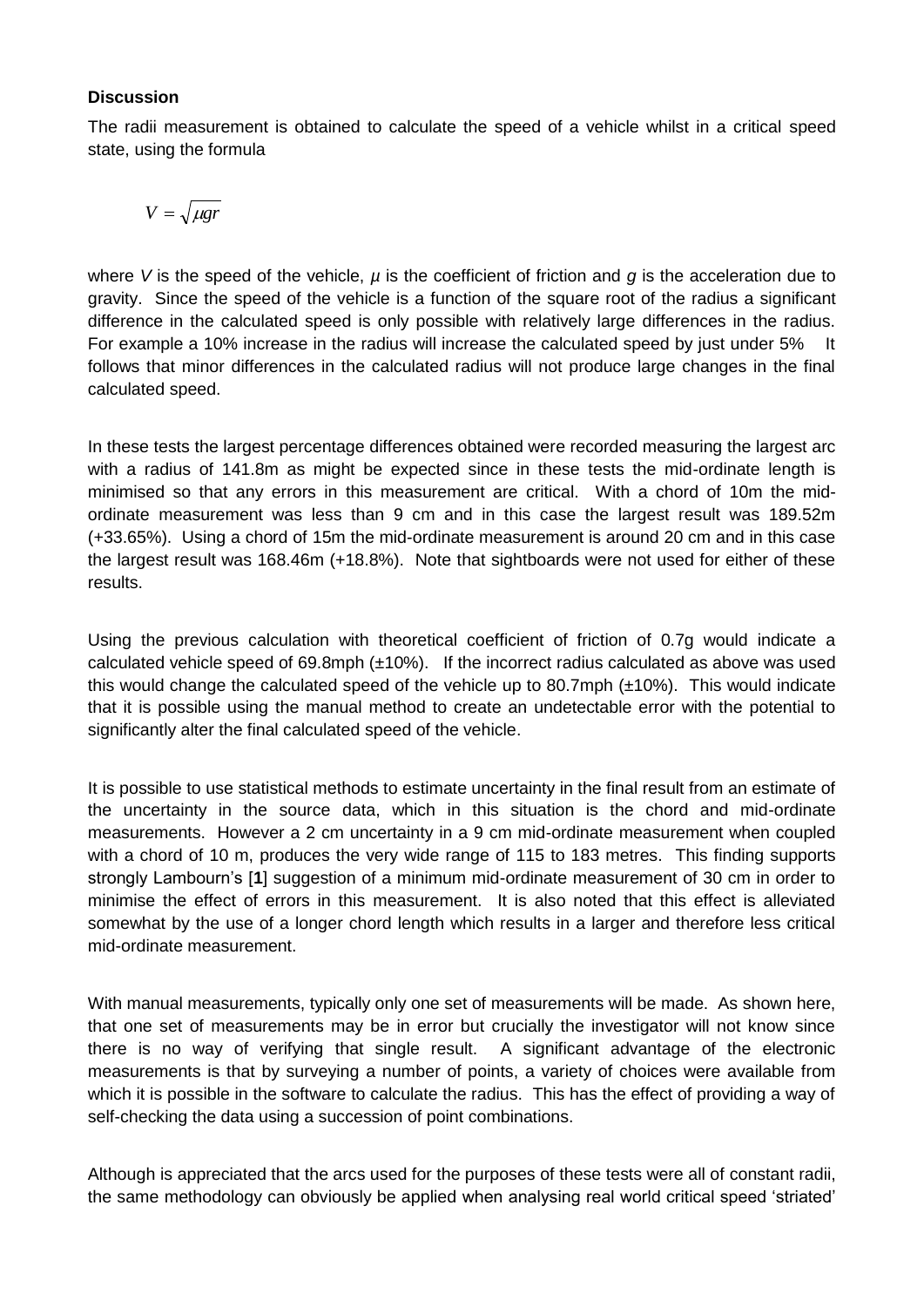tyre marks. The radius will vary depending upon the behaviour of the vehicle at any given point when the marks were generated. Providing sufficient points are recorded accurate comparisons can be made and safeguards maintained. It is suggested that one point is surveyed every 1 metre. This provides sufficient numbers of points from which to choose combinations of points to determine the radius and also allows erroneous points to be readily identified.

Considering now the electronic methods the largest percentage differences obtained were again recorded measuring the largest arc with a radius of 141.8m. With the GPS pole this was 146.61m (+3.4%) and using the TPS pole 145.68m (+2.74%). Compared to the theoretical calculated speed of 69.8mph as above, these differences would increase the calculated speed of a vehicle by about 1 mph only. The difference is minimal with the added safeguard of being able to identify any errors prior to performing any calculations.

The largest percentage difference in the TPS mini prism results was noted as being 58.98m for the radius of 58.2m (+1.34%). This minor difference of around 80 cm has a negligible effect on any calculated speed.

#### **Conclusions**

Overall all the electronic surveying methods examined were shown to provide more accurate results than the manual alternative. Any of the electronic methods examined were acceptable but in order of accuracy the preference would be to use TPS mini prism, TPS pole and finally GPS pole. This ranking of results was not unexpected.

The results indicate the importance of using a minimum chord length of 15m for manual measurements and using sightboards as there is a significant increase in the accuracy of the calculated radii when so doing. Lambourn's [**1**] suggestion to take great care if measuring a smaller than 30cm mid-ordinate would also seem to be justified. Of the results with the greatest difference from the true values it is noted that seven out of eight were obtained where no sightboards were used.

Not only were the electronic results shown to be more accurate overall, it was also possible to evaluate all the individual surveyed points to allow comparisons and to immediately identify if an erroneous point had been recorded. If using an electronic system, it is recommended that all points are surveyed with a minimum interval of 1m. This will allow accurate comparisons of the recorded points to ensure their integrity and the changing radii to be plotted.

If an error occurs whilst recording the manual measurements there is no means to identify the tolerance or percentage error margin possibly applicable. Even when extreme care is taken significant errors can occur with no means or other data with which to make a comparison or alert the investigator.

The results indicate that it is not necessary to measure striated critical speed tyre marks using manual methods. Indeed to do so may be less accurate and expose the investigator to making unknown errors. All the electronic methods coupled with appropriate computer software provided more accurate results than manual measurements. Electronic methods of measuring is also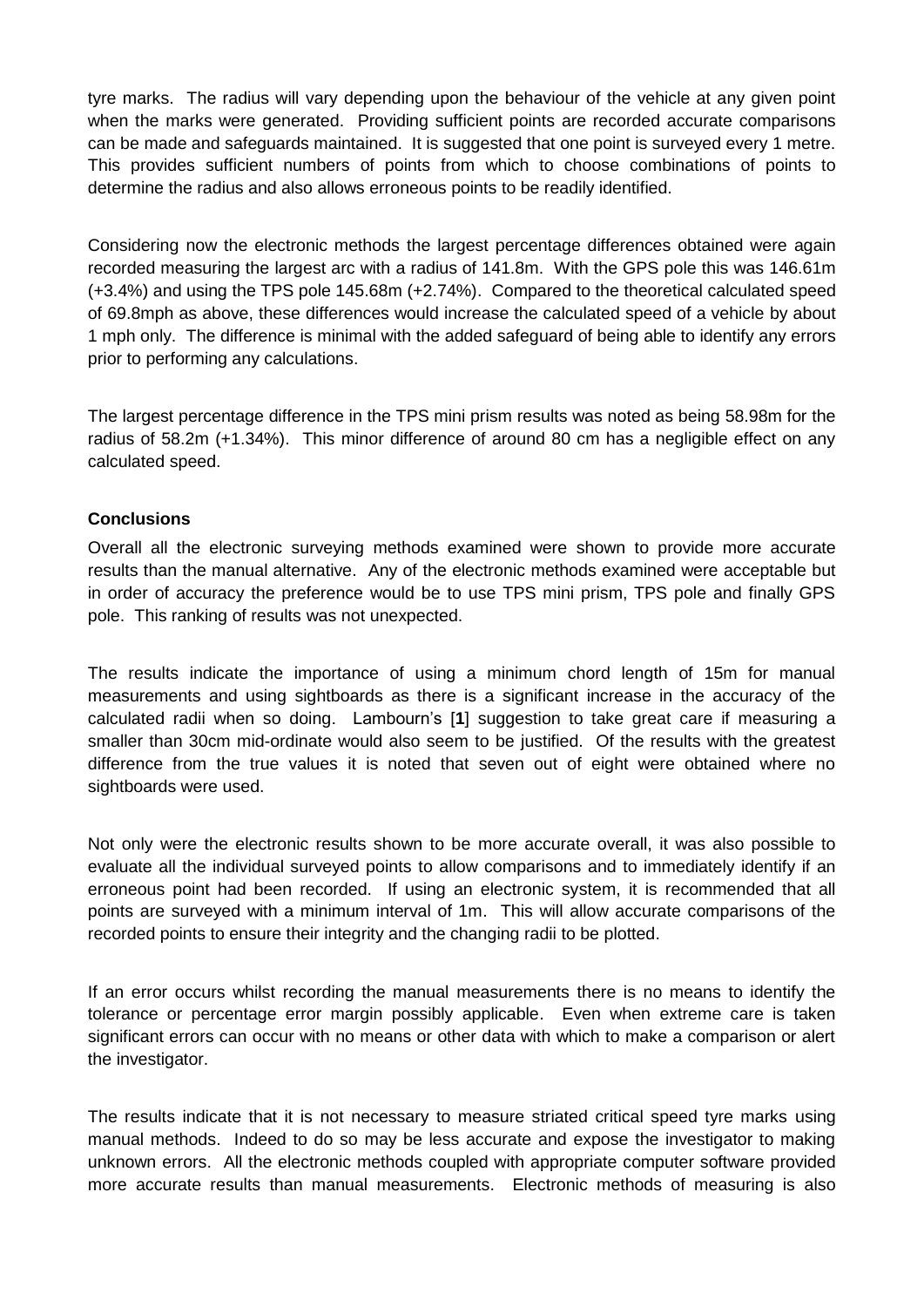beneficial as the evidence gathering process and data obtained would be completely transparent and fully auditable.

#### **Acknowledgements**

Our thanks are due to Mr Christopher Gibbons of Leica Geosystems and the members of the following Collision Investigation Units whom we are grateful to for participating in the evidence gathering and analysis processes: Cheshire Constabulary, Merseyside Police, Greater Manchester Police, North Wales Police and Cumbria Police.

#### **References**

- [**1**] Lambourn, R.F. *The calculation of motor car speeds from curved tyre marks*. (1989) Journal of the Forensic Science Society Vol. 29 No. 6
- [**2**] Neades, J. *Determining the maximum speed at which a bend can be negotiated* (2007) Impact Vol. 16 No. 1

#### **Contact**

Colin Dobbins North Wales Police Forensic Collision Investigation Unit. Email: colin.dobbins@north-wales.police.uk Telephone: 01352 708192.

Jon Neades Ai Training Services Ltd, South Cerney, Glos. Email: jneades@aitsuk.com Telephone: 01285 864650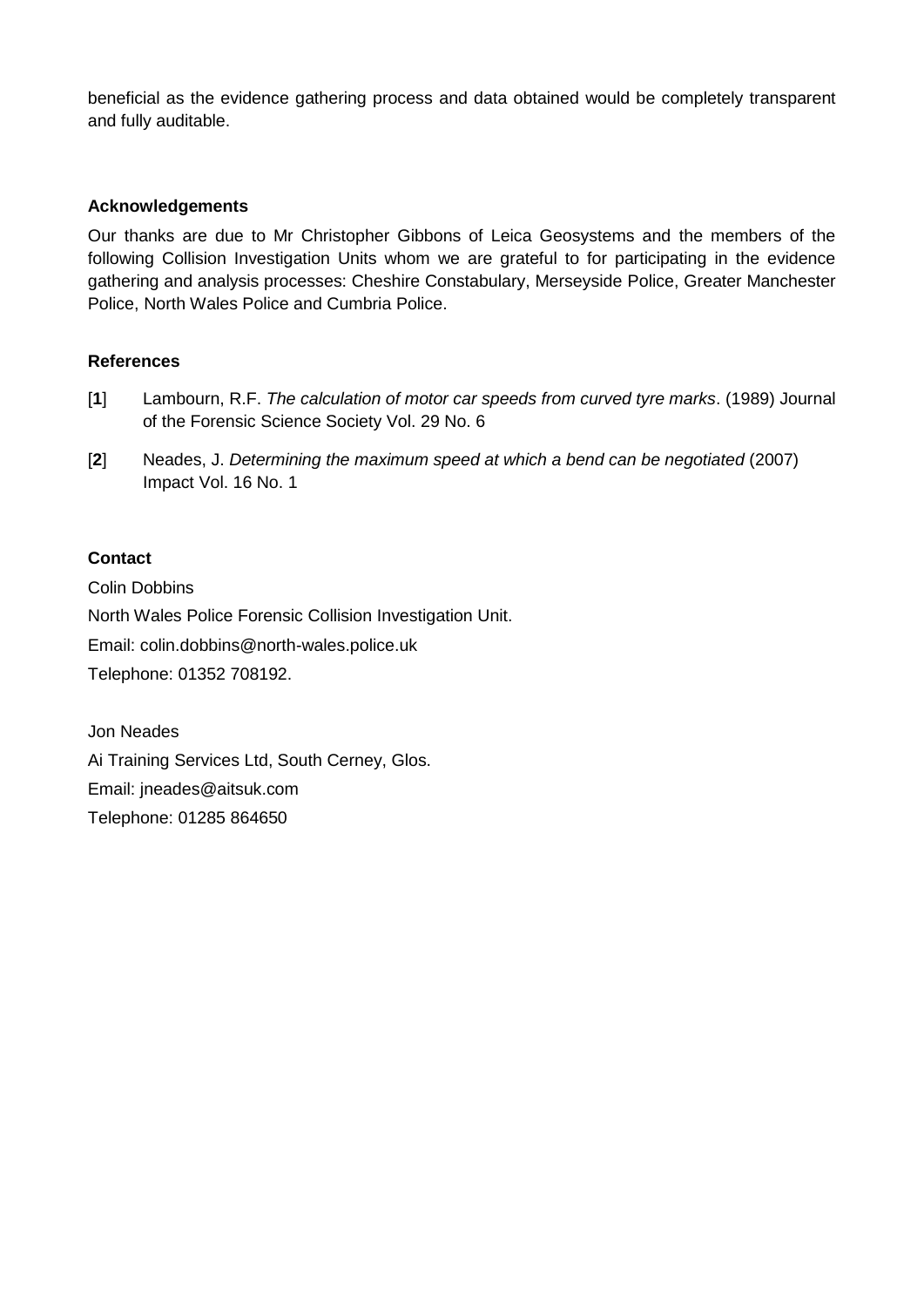#### **Appendix A: Method to find the centre coordinates and radius of a circle**

A method is presented here which allows the coordinates of the centre of a circle to be calculated from three arbitrary points lying on the circumference and is the method by which RelMo calculates the centre of the circle. Other software packages probably use similar methods although other techniques do exist. In the diagram below point  $P_1$  has coordinates  $(x_1, y_1)$ , point  $P_2$  has coordinates (*x2, y2*) and *P<sup>3</sup>* has coordinates (*x3, y3*).



The equation of the line joining points,  $P_1$ , and  $P_2$  (line a) can be expressed as  $y_a = m_a(x - x_1) + y_1$ and the equation joining the points  $P_1$ , and  $P_3$  (line b) as  $y_b = m_b(x - x_2) + y_2$  where

$$
m_a = \frac{y_2 - y_1}{x_2 - x_1}, \qquad m_b = \frac{y_3 - y_2}{x_3 - x_2}.
$$

A line perpendicular to line *a* will have a slope equal to  $\frac{1}{2}$  $-\frac{1}{m_a}$  so the equation of the perpendicular to line *a* which passes through its midpoint (line *c*) will have the equation

$$
y_c = -\frac{1}{m_a} \left( x - \frac{x_1 + x_2}{2} \right) + \frac{y_1 + y_2}{2}.
$$

Similarly a line perpendicular to line *b* passing through the midpoint (line *d*) will have the equation<br>  $y = -\frac{1}{x} \left( r - \frac{x_2 + x_3}{x_2 + x_3} \right) + \frac{y_2 + y_3}{x_3}$ 

$$
y_d = -\frac{1}{m_b} \left( x - \frac{x_2 + x_3}{2} \right) + \frac{y_2 + y_3}{2}.
$$

As already noted, the two bisectors meet at the centre of the circle so equating 
$$
y_c
$$
 and  $y_d$  produces\n
$$
\frac{1}{m_a}\left(x - \frac{x_1 + x_2}{2}\right) + \frac{y_1 + y_2}{2} = \frac{1}{m_b}\left(x - \frac{x_2 + x_3}{2}\right) + \frac{y_2 + y_3}{2}.
$$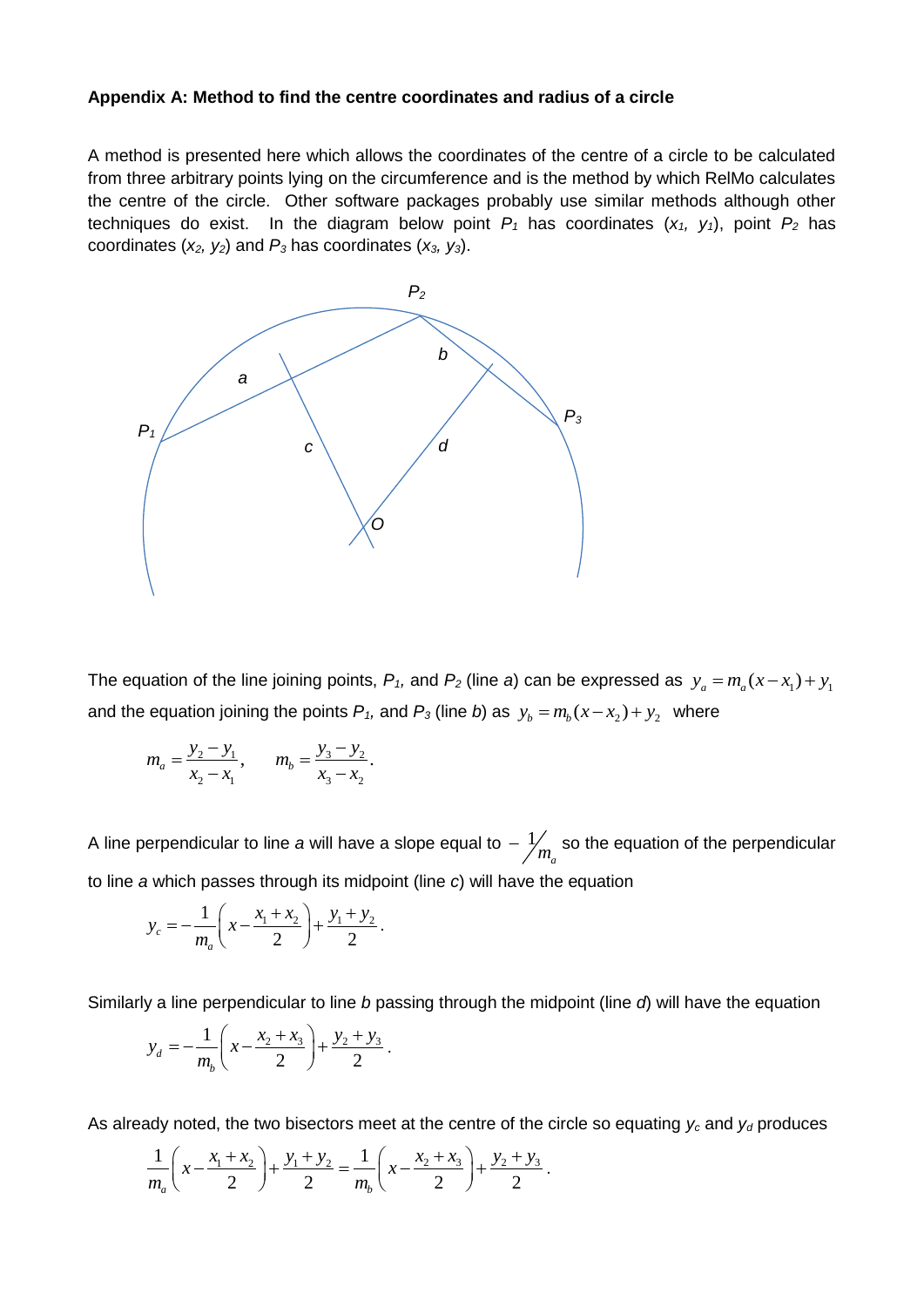This can be solved for x to give  
\n
$$
x = \frac{m_a m_b (y_1 - y_3) + m_b (x_1 + x_2) - m_a (x_2 + x_3)}{2(m_b - m_a)}.
$$

The *y* coordinate can be found by substitution into either of the equations for the perpendiculars.

Once the coordinates of the centre of the circle are known, the radius can be found easily from any of the points,  $P_1$ ,  $P_2$  or  $P_3$  Using  $P_1$ , the radius *r* is given by

$$
r = \sqrt{(x - x_1)^2 + (y - y_1)^2}
$$

There are other methods to find the radius of a circle from three points but this method has the advantage of also determining the coordinates of the circle. This allows the survey software to draw circles based on these points.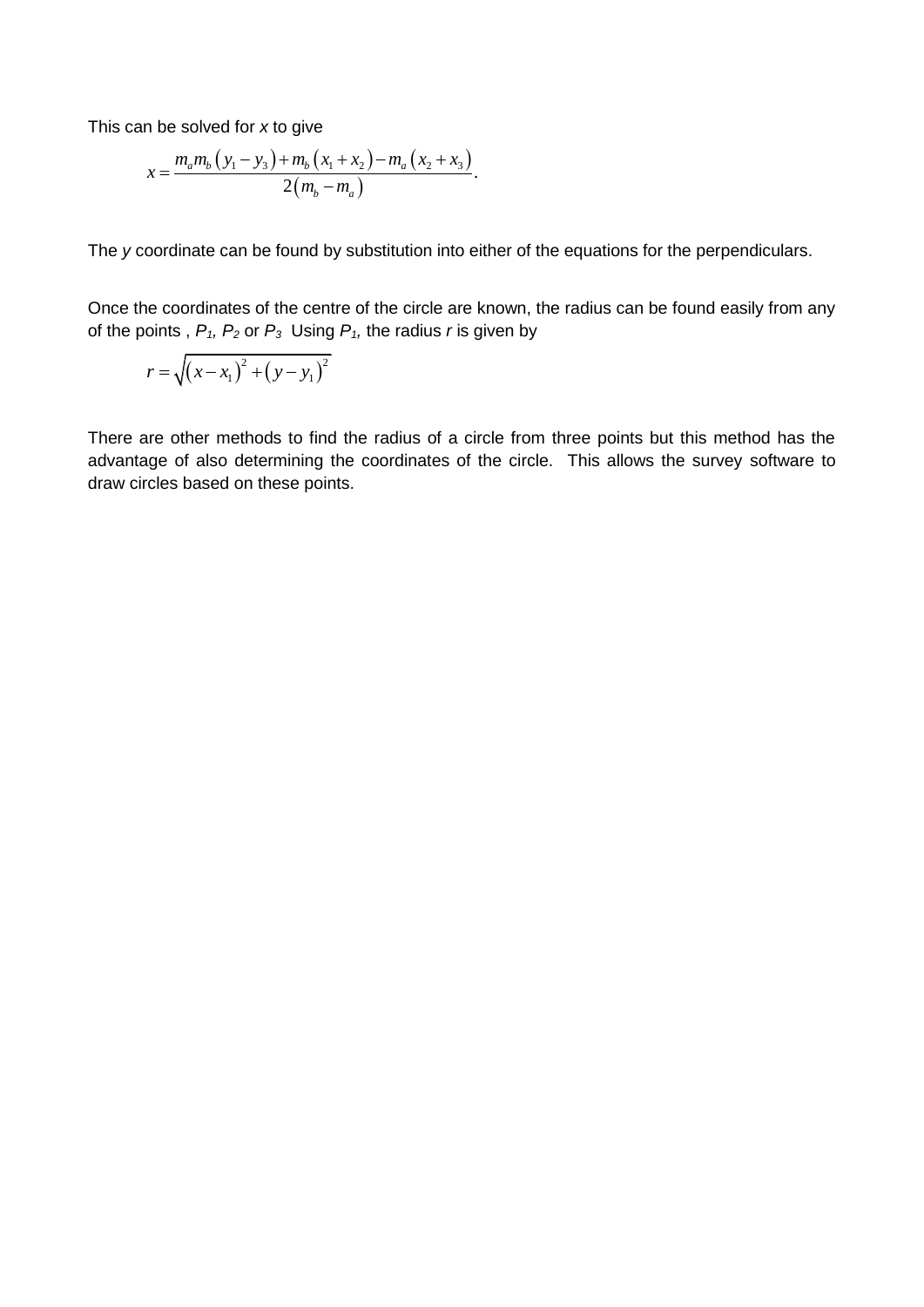## **Appendix B: Results**







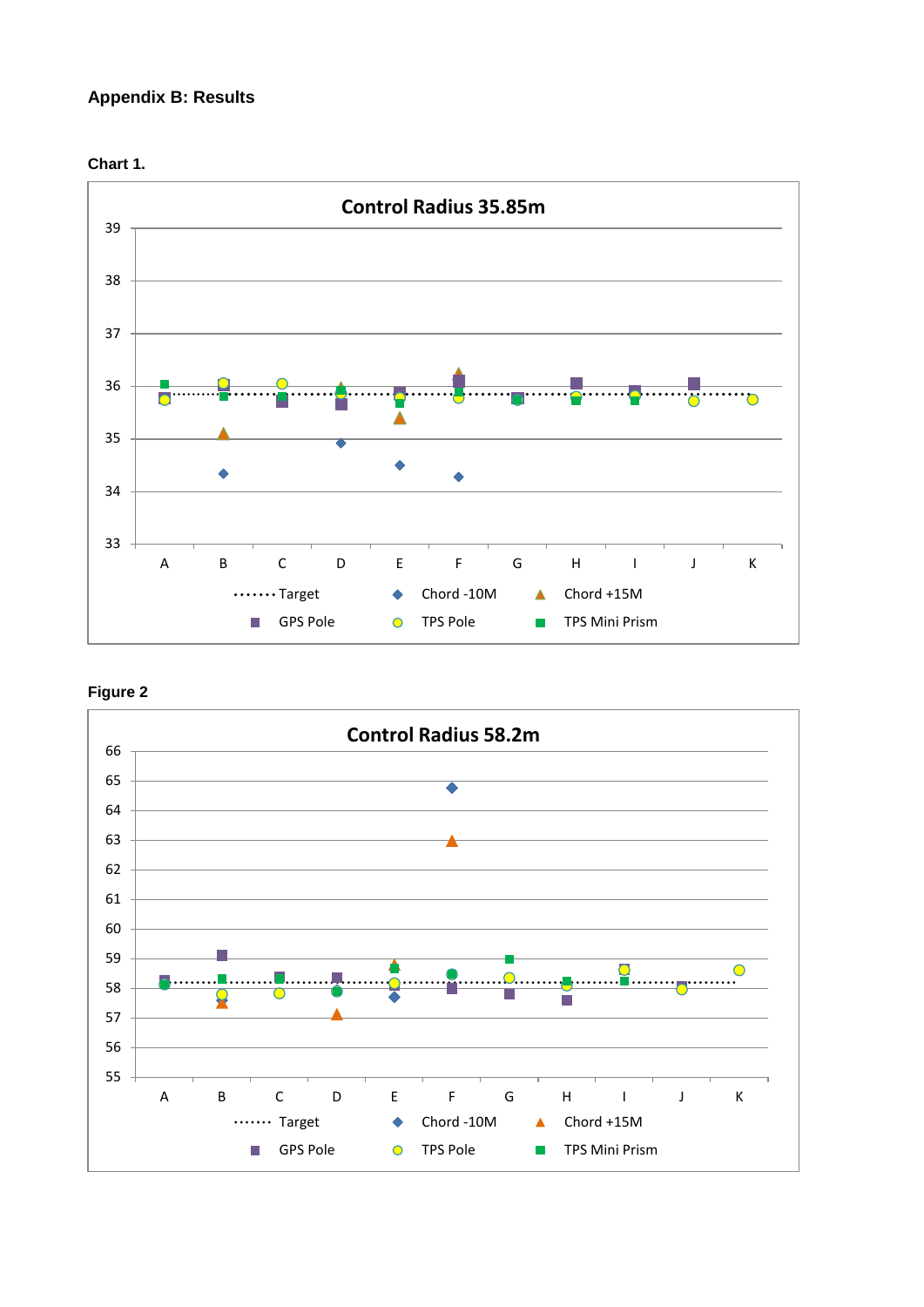





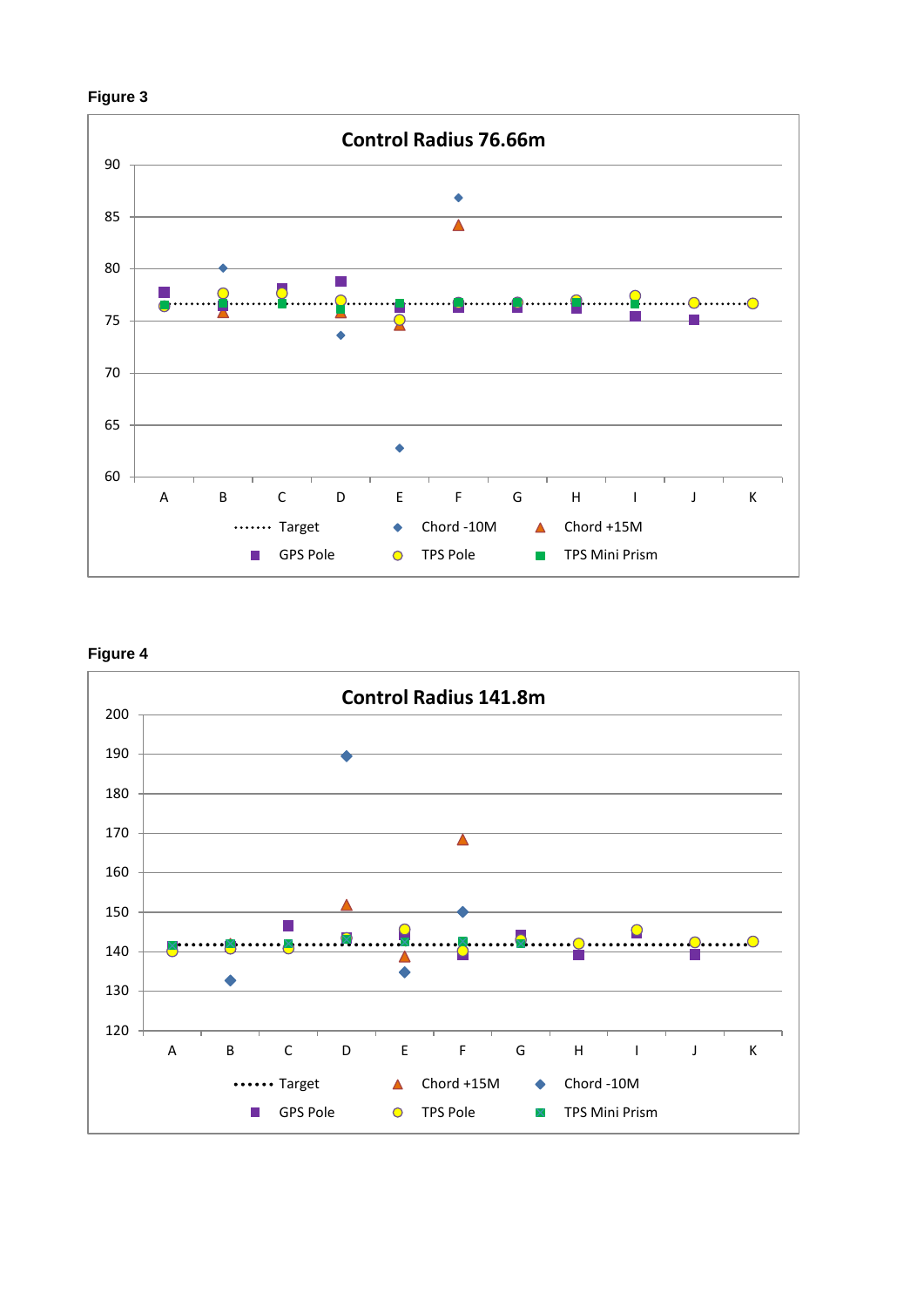## **Appendix C: Raw Data**

| Target (m) | <b>Measurements (metres)</b> |        |          |        |        |       |
|------------|------------------------------|--------|----------|--------|--------|-------|
| 35.85      | $35.61*$                     | 34.34  | $35.05*$ | 34.92  | 34.5   | 34.28 |
| 58.20      | $59.24*$                     | 57.6   | 56.19*   | 57.94  | 57.71  | 64.78 |
| 76.66      | 75.21*                       | 80.1   | 69.19*   | 73.63  | 62.79  | 86.84 |
| 141.8      | $147.3*$                     | 132.76 | $147.3*$ | 189.52 | 134.82 | 150.1 |

## **Table C.1 Chord and mid-ordinate. Chord length -10m.**

\*Indicates use of sightboards

## **Table C.2 Chord and mid-ordinate. Chord length +15m.**

| Target (m) | <b>Measurements (metres)</b> |        |         |        |        |        |
|------------|------------------------------|--------|---------|--------|--------|--------|
| 35.85      | $37.18*$                     | 35.1   | 35.74*  | 35.97  | 35.4   | 36.24  |
| 58.20      | 58.57*                       | 57.53  | 57.91*  | 57.14  | 58.82  | 63     |
| 76.66      | 76.93*                       | 75.85  | 74.96*  | 75.83  | 74.64  | 84.23  |
| 141.8      | 144.92*                      | 142.03 | 143.31* | 151.91 | 138.84 | 168.46 |

\*Indicates use of sightboards

## **Table C.3 Surveyed using GPS pole.**

| Target (m) | <b>Measurements (metres)</b> |        |        |        |        |        |
|------------|------------------------------|--------|--------|--------|--------|--------|
| 35.85      | 35.78                        | 36.02  | 35.72  | 35.66  | 35.87  | 36.1   |
|            | 35.78                        | 36.06  | 35.91  | 36.05  |        |        |
| 58.20      | 58.28                        | 59.12  | 58.4   | 58.37  | 58.11  | 58     |
|            | 57.81                        | 57.6   | 58.65  | 58.07  |        |        |
| 76.66      | 77.75                        | 76.49  | 78.1   | 78.81  | 76.28  | 76.3   |
|            | 76.28                        | 76.24  | 75.48  | 75.13  |        |        |
| 141.8      | 141.43                       | 141.35 | 146.61 | 143.58 | 144.28 | 139.24 |
|            | 144.31                       | 139.24 | 144.83 | 139.35 |        |        |